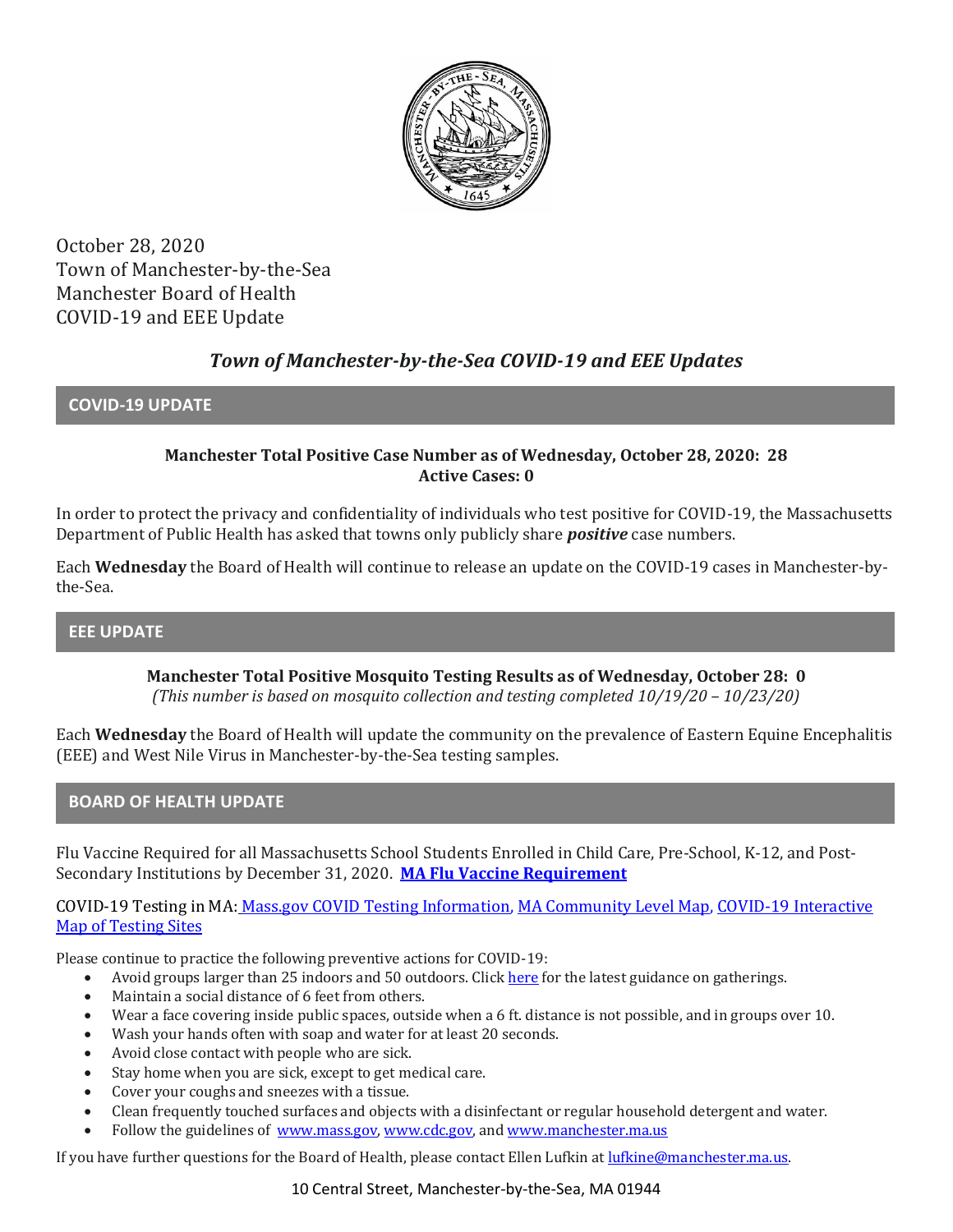

#### **MANCHESTER-BY-THE-SEA COMMUNITY UPDATES**

- *NEW!* **40B Presentation:** October 29th at 7 p.m. there will be a virtual public presentation by the developer about the proposed 40B project in the upper School Street area. All residents are invited to attend. Meeting details, Agenda, Project Application and more can be found here.
- *NEW!* **Halloween:** Trick-or-treating in Manchester-by-the-Sea will take place on October 31st from 4 p.m. 6 p.m. To protect public health and safety, residents are asked to *trick or treat in your own neighborhood*  this year. Streets will not be blocked off in the Village to avoid crowding. To read the complete rules and guidelines please click [here.](http://manchester.ma.us/CivicAlerts.aspx?AID=248)
- *NEW!* **Election 2020:** Early voting takes place at Town Hall on 10/28 from 8:30 a.m. 5 p.m. and 10/29 from 8:30 a.m. – 6:30 p.m. Election Day is Tuesday, November 3rd. Polls will be open from 7 a.m. – 8 p.m. at the Manchester Essex Regional High School. Proper COVID-19 safety protocols will be in place. Mail in ballots must be either postmarked by November 3 or delivered by 8 p.m. [MBTS Election Information](http://manchester.ma.us/503/Town-Meetings-and-Elections)
- *NEW!* **MA Thanksgiving Guidance:** The Governor released COVID-19 safety guidance for Thanksgiving gatherings[. MA Thanksgiving Guidance](https://www.mass.gov/news/thanksgiving-during-covid-19)
- *NEW!* **MA Carpooling Guidance:** To ensure passenger safety from COVID-19 please take the following precautions when traveling by car: Limit the number of occupants, all occupants should wear a face covering, open vehicle windows, clean touch points frequently.
- A Travel Order is in effect per order of the Governor. Please read requirements on traveling to and from Massachusetts. [MA Travel Order.](https://www.mass.gov/info-details/covid-19-travel-order) Complaints should be directed to [DPH.COVID.Complaints@mass.gov](mailto:DPH.COVID.Complaints@mass.gov)
- Limited Commercial District (40R): Learn more about the visioning process for Manchester's Limited Commercial District [here.](http://ma-manchesterbythesea.civicplus.com/731/40RLCD-Study)
- Dogs on the Beach: Singing beach is now open to dogs. Please clean up after your dog no excuses! Dog owners must maintain effective verbal control of their dogs and always be able to see their dogs when they are off leash. Dogs must wear a collar with identification, be licensed and vaccinated. The owner is personally liable for any damage or injury their dog inflicts or sustains. Each person is limited to a maximum of two dogs.
- Ballot Drop Box at Town Hall: A new ballot drop box has been installed beside the front doors of Town Hall. Please use this drop box for election ballots only. The drop box behind Town Hall will be used exclusively for payments and other Town business.
- Tucks Point Chowder House reservations for 2021 will open to residents only on Thursday, October 15th at 5 p.m. in Town Hall Room #5. Reservation forms ar[e here.](http://ma-manchesterbythesea.civicplus.com/DocumentCenter/View/3402/2021-Chowder-House-Application?bidId=) Masks are required.
- Manchester-by-the-Sea is now in MA Phase 3 Step 2 of reopening. Visit Mass.gov to learn more.